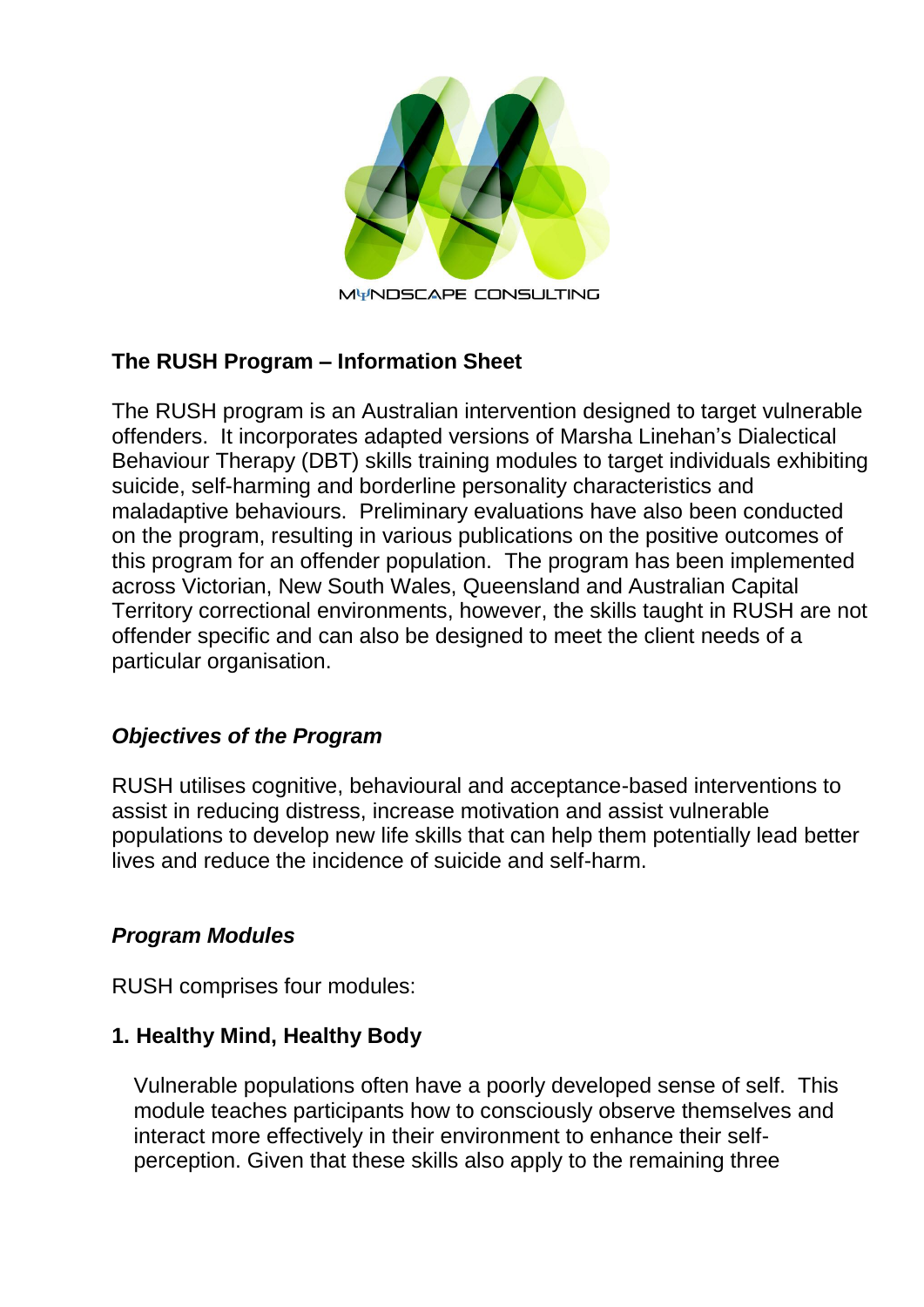modules, they are introduced first and continually integrated throughout the program.

### **2. Dealing with Distress**

Vulnerable populations exhibit patterns of behavioural dysregulation often expressed as attempts to injure, mutilate or kill themselves, or act out in aggressive or inappropriate ways (e.g., offenders setting fire to their cell, urinating on belongings, etc). This is often a function of an individual's inability to tolerate emotional distress long enough to pursue more effective solutions. This module focuses on ways to manage their distress.

# **3. Looking After Number One**

Vulnerable populations generally experience extreme emotional dysregulation, typically responding inappropriately to environmental stressors. These inappropriate responses are often a result of the individual not knowing how to recognise and manage their unhealthy emotions. This module, therefore, focuses on recognising and managing unhealthy emotions.

# *4.* **Getting the Best out of Yourself & your Relationships**

Vulnerable populations experience interpersonal dysregulation finding it extremely difficult to form and maintain healthy relationships, which subsequently impacts upon their perceived sense of self. This module explores the development and management of dysfunctional versus healthy relationships by focusing on issues, such as, assertiveness, conflict resolution skills, self-respect and self-esteem.

The RUSH program is delivered in the organisation setting via a co-facilitation model (eg. one well qualified psychologist plus one mental health professional such as a social worker). The program consists of 20 sessions run twice per week. However, given its modular structure, the duration and timing of the program can be tailored to a particular organisation.

# *Training in the RUSH Program*

Myndscape Consulting are able to offer a 3-day training course in the program. The training provides psychologists and allied health professionals with the background, skills and techniques necessary to successfully deliver the RUSH program within their workplace. Given that the program targets a group of